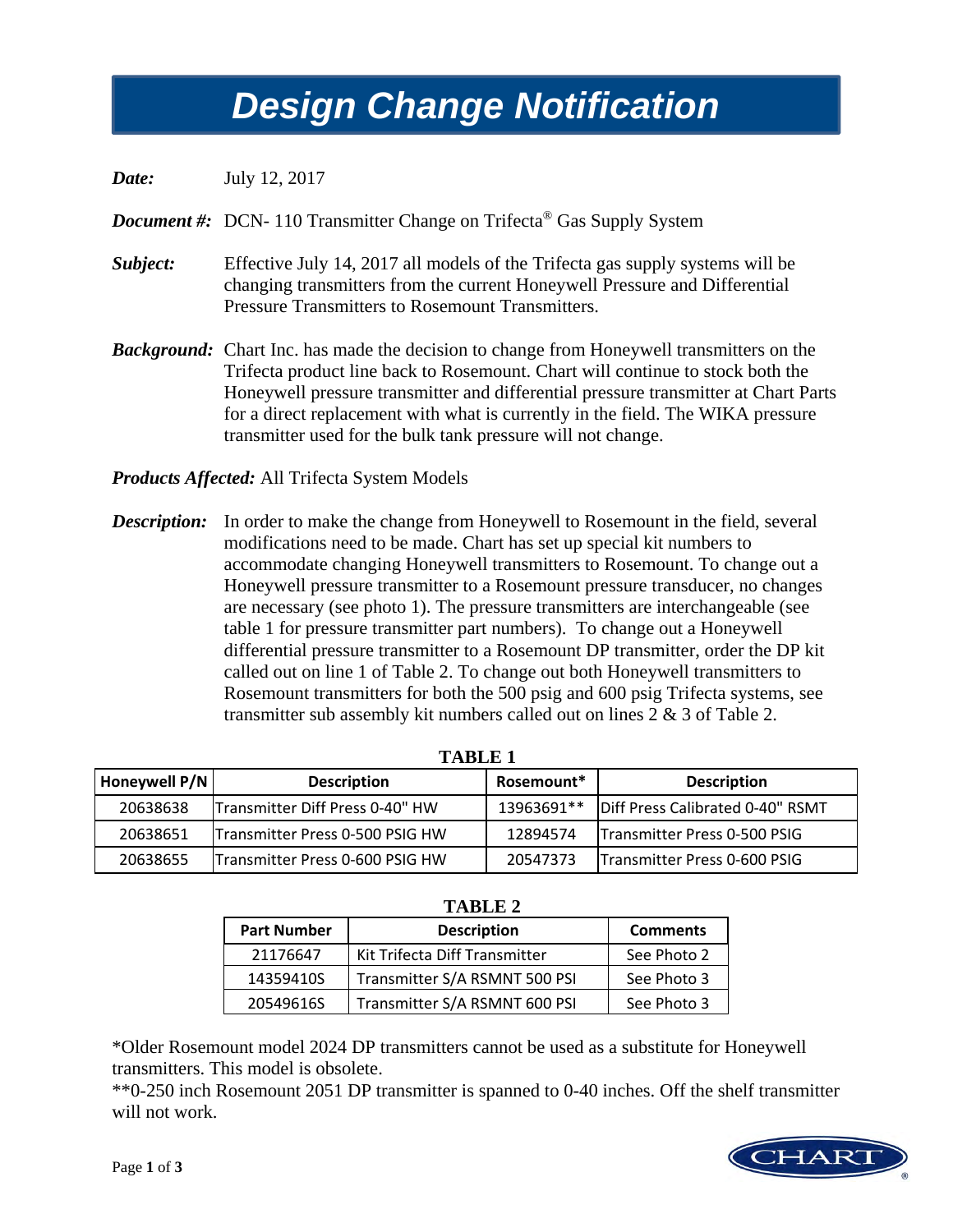

**PHOTO 1** 



**PHOTO 2**